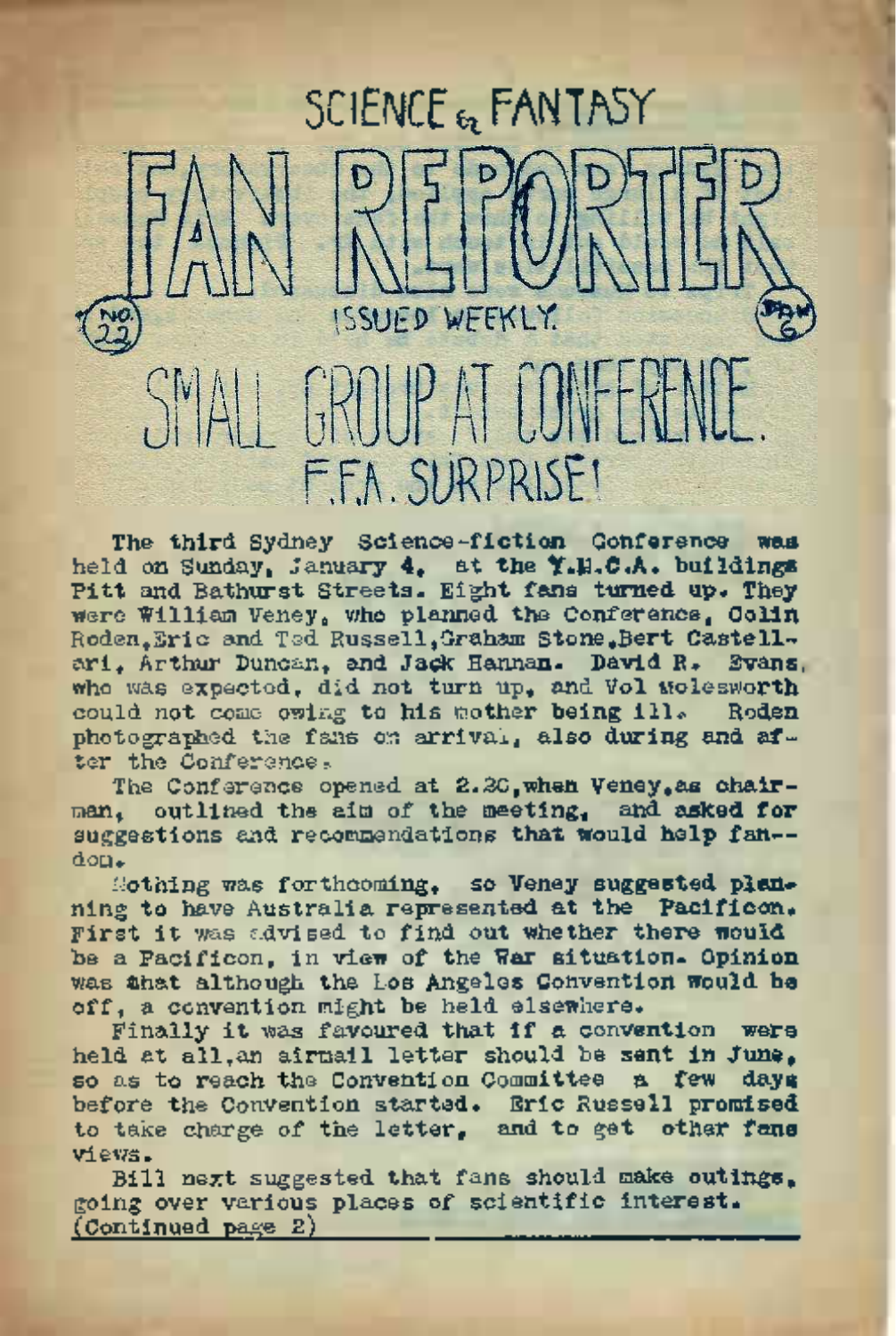## PAGE TWO **S.F.F. REPORTER.**

COIFFERENCE (Contd.)

As an example he pointed out the previous visits that Sydney fans had made to the Observatory,and said that if a large party applied, the Observatory people might be willing to show the fans over. Eric Russell said he would get in touch with Mr. Pinnock to see what the possibilities were.

Trips to Museums were also discussed.

Discussion followed on lectures and debates.end it was suggested that a debate be held in the near future, to try them out,

Matter of girl fans was brought up, but not discussed to any great extent.

Also raised was the question of closer relationship with overseas fans. This was put aside until more details were available on the present position of American fandom.

ARTHUR DUNCAN RESIGNS'

Arthur Duncan, coordinator of the FFA, was to give a speech outlining the activities of the Federation. Instead, he announced his resignation from his position, because according to him he had had so much difficulty in bringing out Spaceward, and the result was so poor, that he felt he was not qualified for the job Immediately there were objections, and after some discussion, he agreed to carry on under certain conditions<sup>6</sup>

Discussion followed on the FFA itself, and Veney again objected to the coordinator being elected by the FSS, and not all FFA members themselves. It was  $degree$ , however, to leave the Federation as it is. JACK HANNAN JOINS FFA.

Before the subject was closed, the purpose of this organisation was explained to Jack Hannan, who immediately handed in his name, to join. Address of this new member is <sup>13</sup> The Crescent, Chatswood, N.S\*V/.

Discussion now turned to stf in general, and Eric Russell remarked"This is the first time I've discussed science-fiction in six months." Graham Stone added "Me,tool"

Following this attempts were made to define a fan. Then a better name was sought for science-fiction than science-fiction.Eric suggested one that Observerwill print shortly. ("o don't have room for it.)

<sup>A</sup> discussion on promags revealed the fact that Astounding was the most popular. Conference closed 4.30.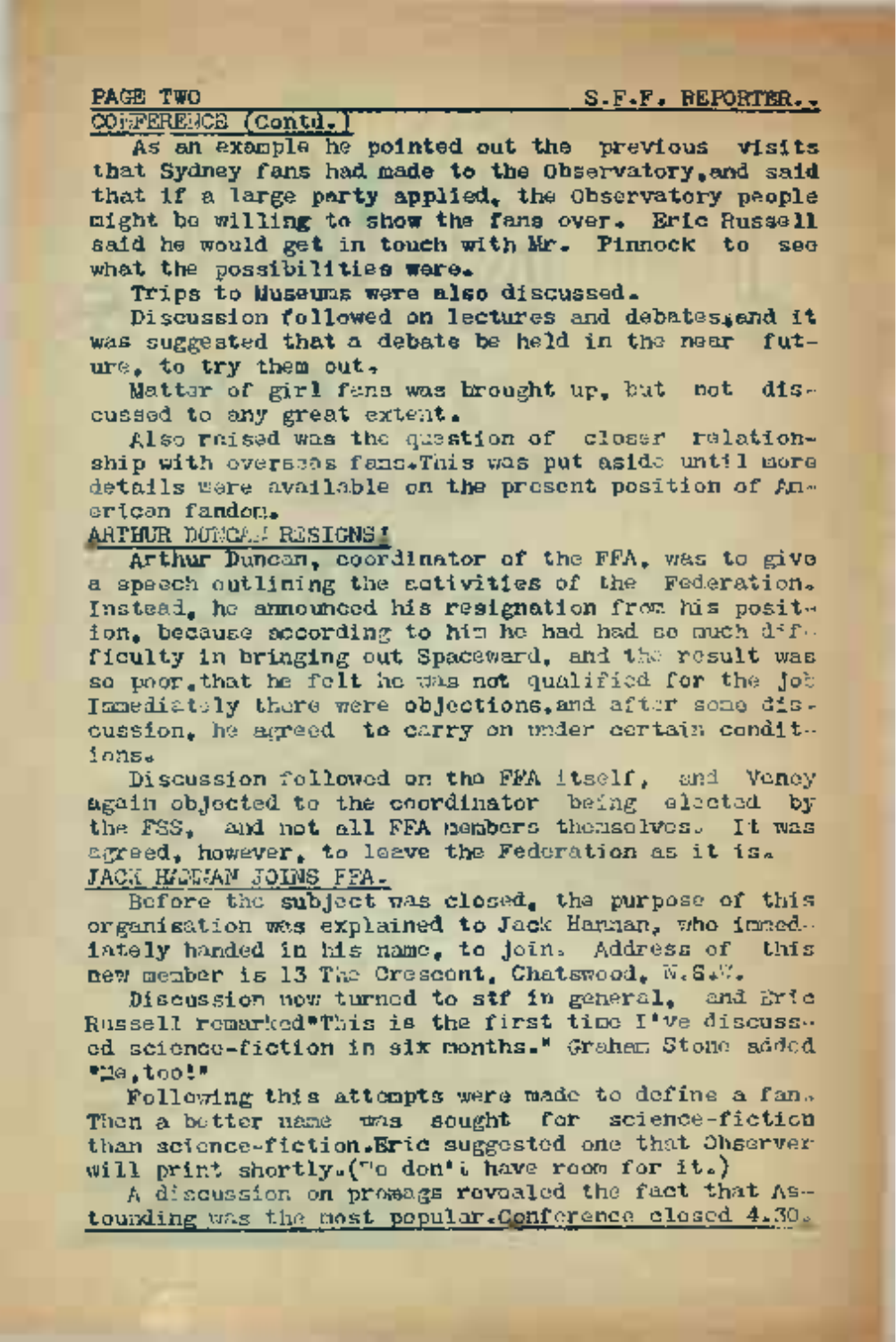### S.F.F. REPORTER PAGE THRES...

# POLLS

No.6..STORIES.

This,the last pro poll,commences this week. **Wanted** are ten pre-ban stories,and. it would, help if you **sent** the names of the authors as well.

The last two polls have been flops.Horrible.dismal failures. Some people have responded to our request for more votes. Others have not. So I want to say this to both fans AND "collectors." I am doing my best to compile a complete record of Australian opinions and preferences. When they are complete, they can be referred back to at any time. American and other overseas fans will know what we like and what we don't like. There are other minor aspects as well.

But all these things depend on your help. I cannot do it by myself. I know which fans are able to vote, I know, out of these, who are not voting. I would like to know why.

I could easily print the name of those fans who do vote. As a matter of fact-, I appreciate their sup-port, and would like to make their names public. But this would show who were not voting.And while most of the latter names deserve to be made public, there are a few fans who have good reasons for not voting. Hence if these names were included in the list, wrong impressions would be caused. So, for the time being, lists are out.

And another thing. Some time ago, I asked for sug-<br>stions for future polls. 1 got them - from some gestions for future polls. 1 got them - from some people. So there are other spart from ayself who want people. So there are othes apart from myself who rhe polls to be held«If you don't vote,you disappoint not only me, but these other fans as well.

If this appeal makes no impression, then I give up hope. I repeat what I want.Your ten favourite pre-ban stories. Think them up, write them down, check them off, and send them in. And quickly. This especially applies to interstate fans. Pestage causes delay, and this time has to be made up,

I will start the poll off by giving my list. They are (not in order) Chapter from the Beginning, Child of Fower, Into the Darkness, Moon Pool (not Conquest) The Morons, None but Lucifer, portrait, Smile of the Sphinx, Trends, and Who Goos There? A queer choice, you'll say. I admit it. But they're my favourites, and I want to give them a vote apiece to help them top the list. Other fans should feel the same way.